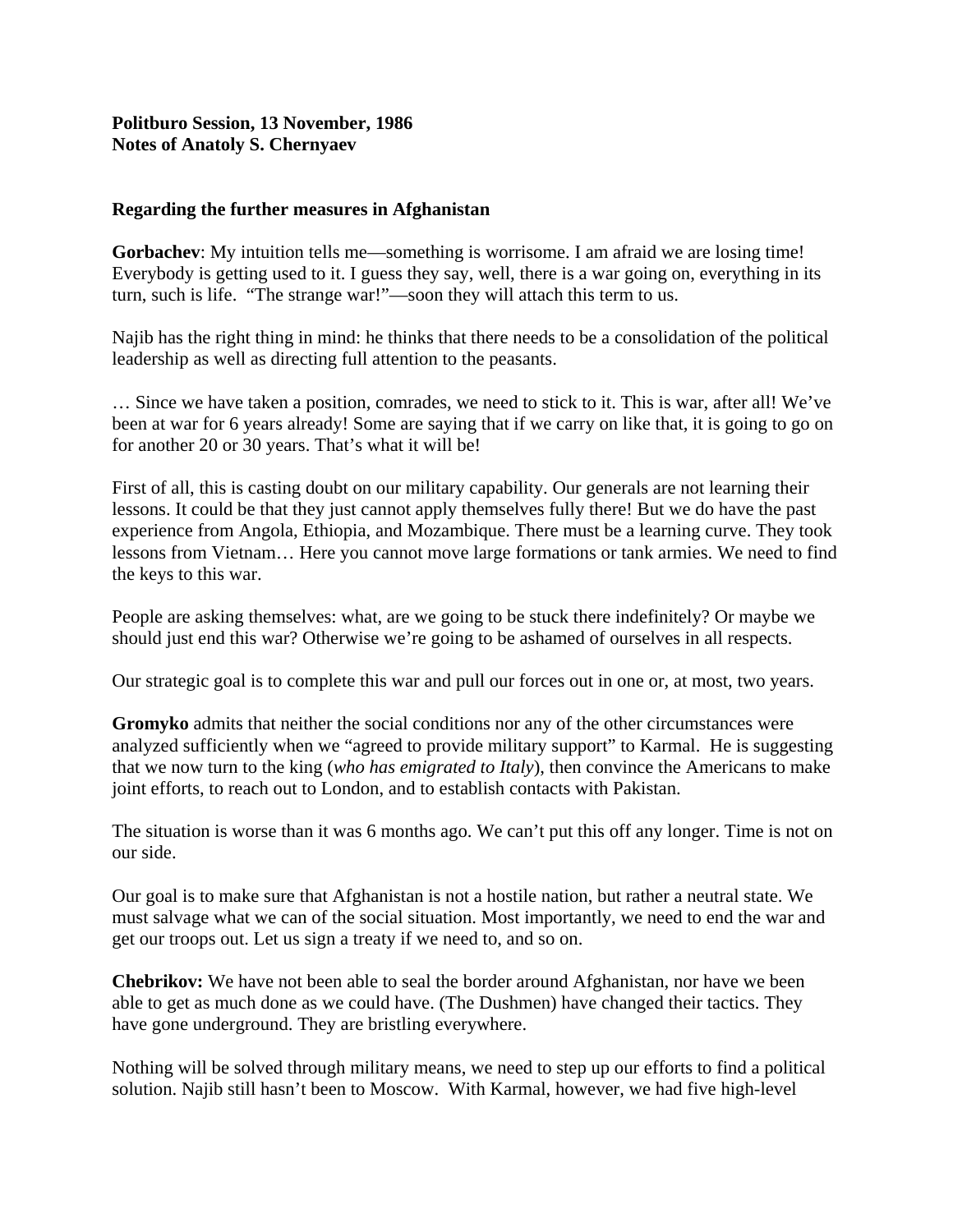meetings. This fact serves Karmal's goal in the opposition. We have to invite Najib to come and to decided everything together with him.

We're interfering with his efforts to replace the personnel instead of telling him decisively to do as he knows and thinks necessary… since we trust him.

Instead of thinking about what is most important—how to end this war, we are mired in details.

**Gorbachev**: I thought that we had already authorized Nadjib to do just that.

**Shevardnadze**: We must end this war, and to do that we need to have negotiations on all directions. We need to set the time-table for withdrawal. If we do not set it [publicly], the negotiations will collapse.

Our comrades, both here and in Afghanistan, just cannot get used to the fact that they are dealing with a sovereign state. The Ministry of Foreign Affairs, Ministry of Defense, and other agencies are simply not used to it. This is why our position—let Najib decide it all himself—is not working.

We should give him full freedom of action. And concentrate our authority in one center otherwise it is not clear who is in charge there—the KGB or the army.

We are not going to be able to do anything until the Afghan leadership is fully independent.

We need your decisive word, Mikhail Sergeevich.

**Gorbachev**: We set the goal clearly: we need to facilitate this process so that, in the end, we have a friendly, neutral country, and pull out of there.

**Dobrynin**: We need an Afghan version of the Reykjavik summit. We should give Najib full freedom of action …

**Gorbachev**: Why are raising this question again? Why aren't all of you doing this, anyway? What office has passed a decision that directly contradicts the Politburo's decision?! If there is something that does not fit right, you should sit down and discuss it (*to the representatives of various agencies*).

…And then: Najib's Politburo did not support him with the idea of national reconciliation... But we do have a conception. We confirmed it at the Politburo, but there is no implementation of the concept.

(*Apparently addressing Akhromeyev—A. Ch*.) We got ourselves into this mess—we did not calculate it right, and exposed ourselves in all aspects. We weren't even able to use our military forces appropriately. But now it's time to get out ... We've got to get out of this mess!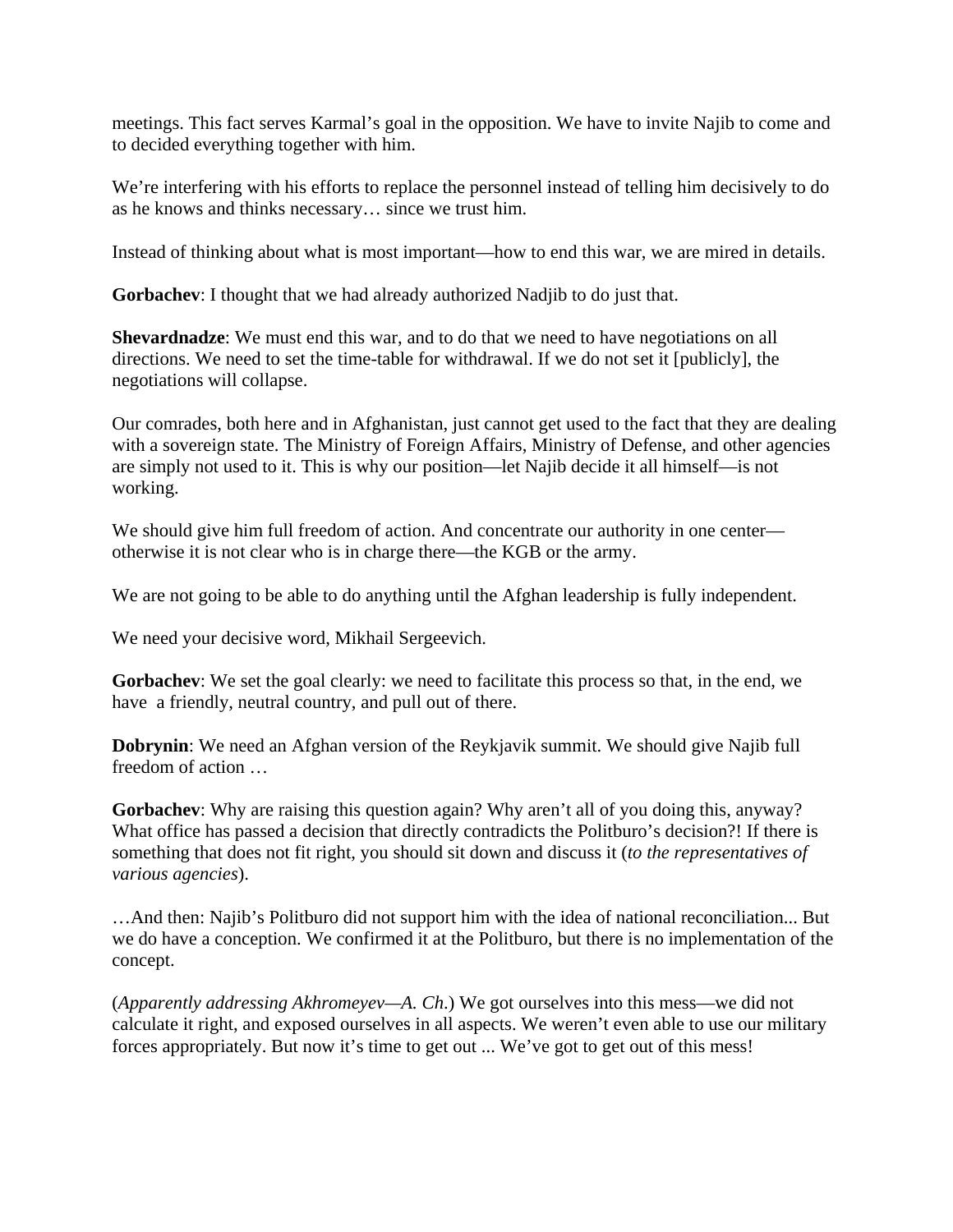**Akhromeyev**: (*makes a brilliant report—A. Ch*.) After seven years in Afghanistan, there is not one square kilometer left untouched by a boot of a Soviet soldier. But as soon as they leave a place, the enemy returns and restores it all back the way it used to be.

We have lost this battle. The majority of the Afghan people support the counter-revolution now.

We lost the peasantry, who has not benefited from the revolution at all. 80% of the country is in the hands of the counter-revolution, and the peasant's situation is better there than in the government-controlled areas.

**Gorbachev**: In accordance with the line that was agreed upon in October 1985, our goal is set clearly: to speed up the measures that would ensure that we have a friendly nation there and leave. Yet, on all fronts, our political, diplomatic and economic measures have not achieved any progress whatsoever. Karmal had a simple policy: to just sit there and govern, and to leave the fighting to us.

There was panic in Kabul when they learned that we are going to leave.

Tabeyev (*the Soviet ambassador to Afghanistan*) was replaced in order to show them that we serious about the Afghan independence. But what has become of this? We are still doing everything ourselves. Our comrades are used to it. They are tying Najib by his hands and feet.

To sum up, the realization of the conception is proceeding poorly.

We need to get out of there and leave behind a friendly, neutral nation. Najib has to have a social base for this, there has to be some extensive diplomacy, not to mention a strengthening of the Afghan army. How we handle this is a matter of life and death for Nadjib and his allies after the leave.

There are two points that must be squarely met for this:

- 1) We need to get completely out of there within two years, and pull 50% of troops out each year.
- 2) We need expand the social base of the regime, and for that to ensure a real balance of political forces in the leadership. Then let them boil in their pot with all their eastern pluralism.

We should conduct business with their entire Politburo. We will have to deal with Karmal, and even reach out to those who consider each other 'bandits'—although 80% of them are like this.

We must put the matter of our withdrawal bluntly before them and give them a timetable: 50% the first year, and 50% the second year.

We should enter into direct negotiations with Pakistan. There are already 3 million refugees there from Afghanistan. It could turn out to be a real mess.